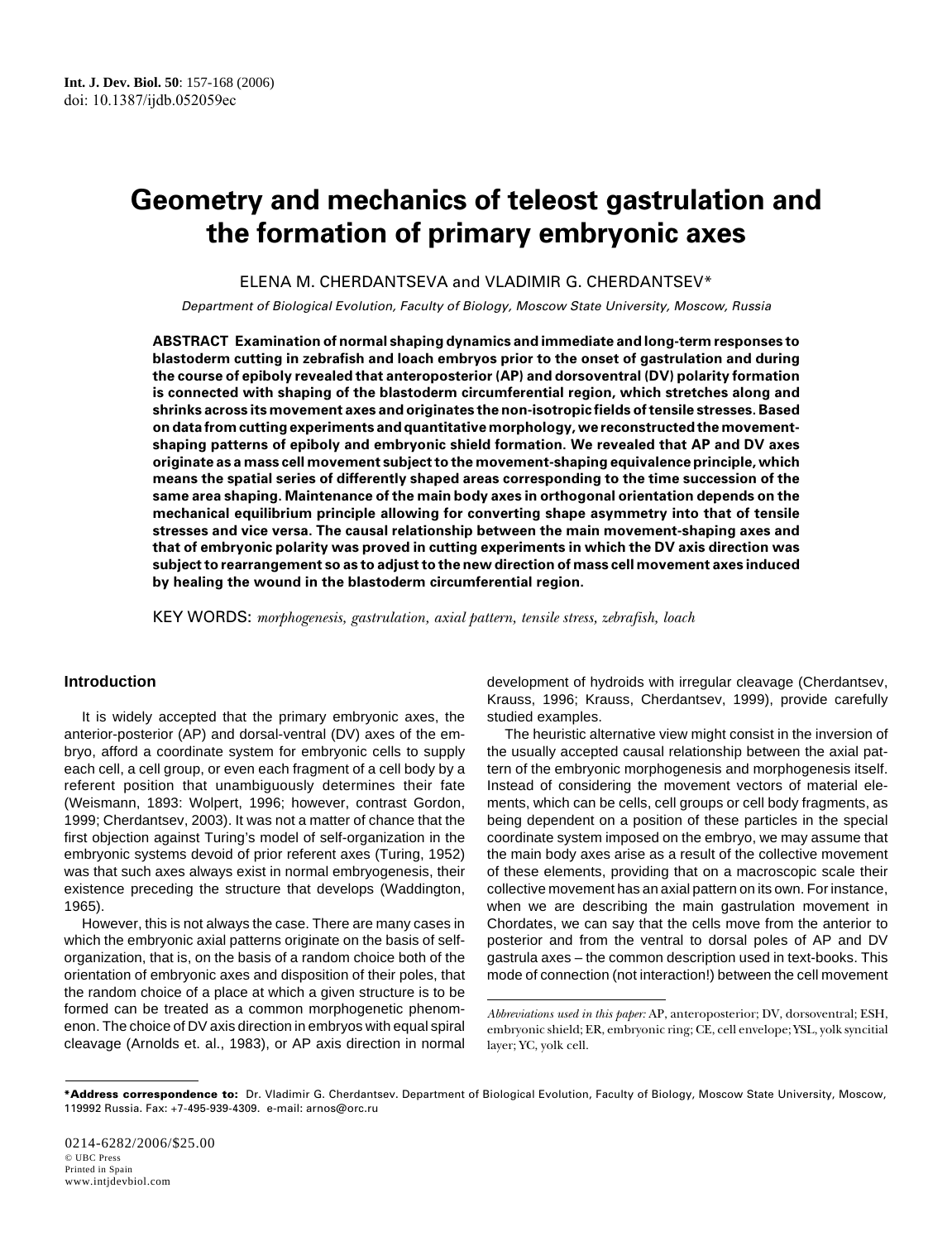vectors and previously fixed coordinates axes is shown in Fig. 1A. This figure presents the idealized scheme of cell flows in the blastopore marginal zone (blastopore circumference) in Chordates. Note that the increase in the concentration of cells (shown by dots in the figure) in the dorsal centre which, in Amphibians, can be the dorsal blastopore lip, or the embryonic shield in Teleost embryos, is the only morphological effect of DV polarity.

Instead, one might describe the directional mass cell movement in geometrical terms, without reference to any special coordinate system. Each area moves so as to stretch along and shrink across its movement axis. This shapes the marginal zone circumference as shown in Fig. 1B. The convergence of cell flows shown in this figure (arrows) is an inevitable effect of this movement-shaping mode, each circumference sector being a potential dorsal centre of the embryo (*D*, *D'* and *D''*). Taking into account the fact (see Cherdantsev, 2003) that there is a positive feedback between shaping this circumference in any given sector and converging the cell flows and a negative feedback between the different centers of convergence, the competition between the potential centers *D*, *D'* and *D''* for cell recruitment results in only one centre (presumably centre *D* in the figure) whose position will determine the direction of the DV axis.

The last scenario outlining the morphodynamics approach to understanding the origin of embryonic axes suggests two problems. One is how the dorsal centre of the gastrula circumference manages to have the same position in the embryo as it occupied in the egg and in the blastula. The principal answer is quite obvious: its position in the gastrula is a matter not of a random, but rather of a biased choice (as in the competition of "problastopores", Gordon, Björklund and Nieuwkoop, 1994). The difference in developmental history of different marginal zone sectors can bestow on one of them the advantage in the competition for recruiting the neighboring cells with the onset of gastrulation. However, it remains open to question what is the nature of this advantage and how the morphogenetic processes of different time and space scales can be matters of the same polar and axial organization of the whole embryo.



**Fig. 1. Scheme illustrating the alternative models of the acquisition of DV asymmetry in the generalized gastrula of chordates. (A)** Coordinate model. **(B)** Morphodynamics model. BL, blastopore circumference; dots, the concentration of cells in the circumferential region; arrows, mass cell flows; D-D'', potential dorsal sectors. The scales of shaping of the blastopore circumference in (B) are exaggerated, in order to stress the difference between the Coordinate and Morphodynamics models.

The other problem is even of a greater importance. If we assume that the formation of the main embryonic axes arises as a result of shaping of the embryo, then why does this shaping emerge on a macroscopic scale only at the beginning or even in the end of gastrulation? The traditional view rests on the assumption, rather than on the observation, that the polar and axial patterns can be arranged or even re-arranged in the embryo whose shape remains that of a perfect sphere. If this were the case, any kind of feedback between the movement of material elements and shaping of both these elements and the whole embryo in which they move, would be irrelevant. The connection between the pattern formation and morphogenesis proper would be as shown in Fig. 1A. On the other hand, if this is not the case, one needs to explain why the shape changes seem not to be explicitly manifested. Note that, in Fig. 1B, to illustrate the morphodynamics alternative to the coordinate model, the scales of shaping the gastrula are exaggerated.

Yet, in this work we are intending to show, taking gastrulation of Teleost embryos as a model, that the seemingly symmetrical shape of the embryo is backed by an asymmetry of the mechanical stresses. The phases of active shaping alternate with phases in which the shape asymmetry turns into mechanical stresses and vice versa. Providing that shaping arises as a result of mass cell movement at the whole embryo scale and that it is imprinted in the asymmetry of mechanical stresses, the mechanical equilibrium principle allows both for the origin of the primary embryonic axes and their direction and positioning remaining unchanged in spite of complicated movement-shaping patterns.

The first part of this work is a review of our work on zebrafish (*Danio/Brachidanio rerio*) published in Russian (or unpublished). In this part we report morphological and experimental data concerned with DV axis formation. The second part is based on new data obtained for loach embryos. In this part we analyze cell movement geometry and its interaction both with the movement itself and patterns of mechanical stresses being "charged" by cell movement and "discharged" when movement is subject to rearrangement.

## **Dorsoventral asymmetry in zebrafish**

The early development of Teleosts shows how geometrical embryogenesis can be. Up to the onset of gastrulation the blastoderm cells form a single homogeneous population (Ballard, 1966; 1981). One could say (see Cherdantsev, 2003), that the ancestral heterogeneity of embryonic tissues (in Vertebrates with total cleavage) turns into extra-embryonic regions forming the blastoderm environment, the outer cell envelope (CE), yolk syncitial layer (YSL) and yolk cell (YC) (Betchaku and Trinkaus, 1978).

Yet it has been commonly accepted (see, for example, Kimmel et. al., 1990) that the first reliable morphological signs of DV polarity arise only with formation of the embryonic shield (ESH), the morphogenetic analogue of the dorsal blastopore lip in Amphibian embryos. This is not the case (Cherdantseva, Cherdantsev, 1985; Schmitz, Campos-Ortega, 1994). At the very beginning of gastrulation the shape of zebrafish embryos both in optical and histological sagittal sections, as shown in Fig. 2A, is devoid of radial symmetry (the dorsal side is on the left). When looking at the circumferential boundary separating the blastoderm and YC, one can see that in one region of the embryo both the outer blastoderm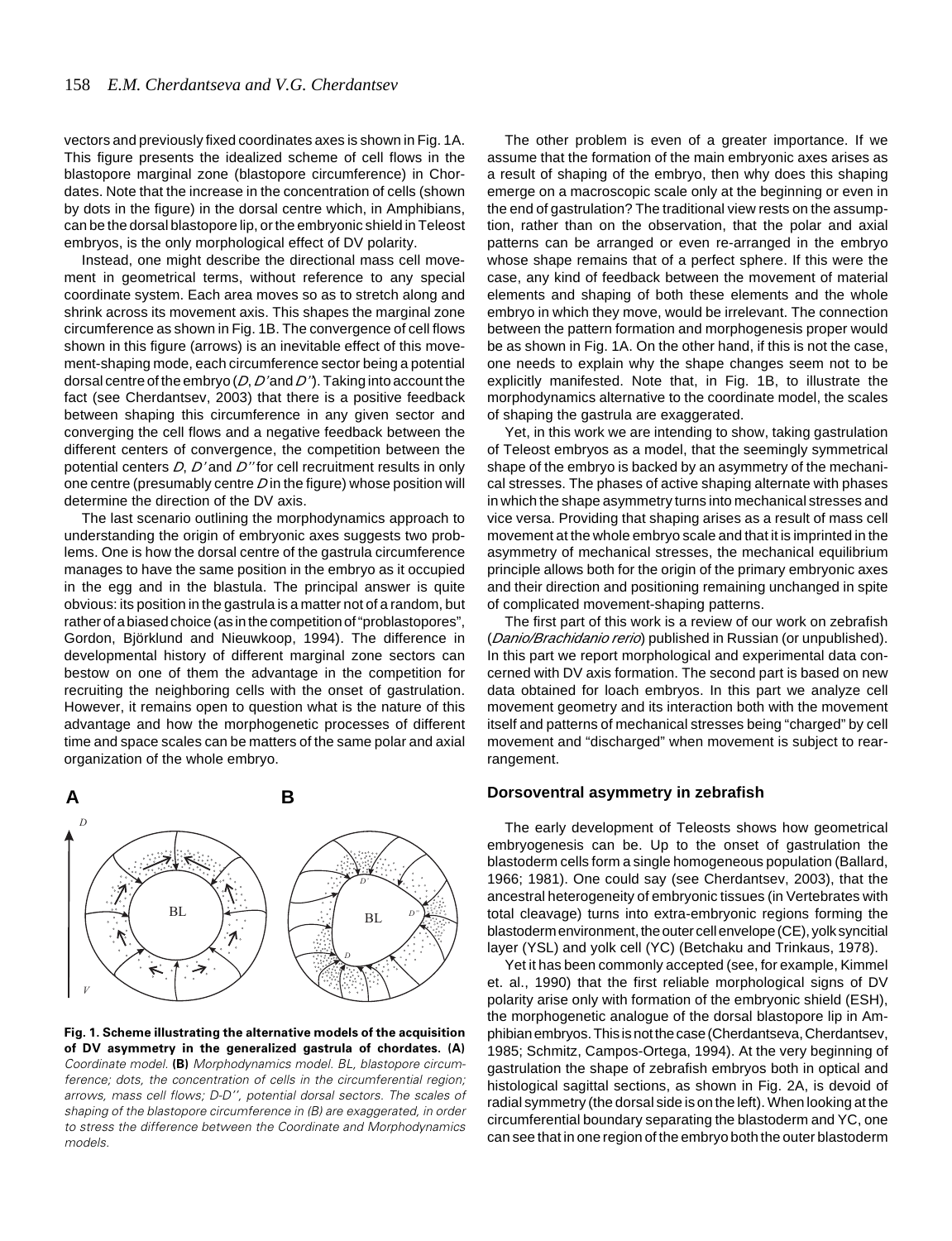

**Fig. 2. Shaping succession, histological structure and tensile stresses in the epiboly of zebrafish embryos. (A-C)** Successive shapes of the whole embryo during the normal epiboly. **(D)** Histological structure of the intact blastoderm at the onset of epiboly. **(E)** Its immediate rearrangement after cutting. D, dorsal; V, ventral side; A, anterior; P, posterior pole; modified from Cherdantsev, 2003; for other explanations, see text.

surface and that of YC are inscribed in a single spherical surface, which means the marginal angle (MA) at their separation boundary tends to be equal to 180°. In the opposite region these surfaces have a different curvature, the MA being always less than 180° (see Fig. 2A). These observations and marking experiments show that it is this region that becomes the dorsal side of the embryo (Cherdantseva and Cherdantsev, 1985; confirmed by Schmitz, Campos-Ortega, 1994).

Gastrulation starts when the initially flat surface separating the blastoderm and YC acquires a convex shape. The blastoderm starts to increase its surface area on the expense of decreasing its thickness. The blastoderm, YSL and CE begin to overgrow YC surface. It is this movement, involving both the embryonic and extra-embryonic tissues, that is usually called epiboly, but, to escape ambiguity, we are referring it only to the movement of blastoderm cells. As the increase in the blastoderm surface area implies that the mass movement of blastoderm cells is towards the blastoderm circumference (centrifugal cell migration, see Ballard, 1981), it forms the blastoderm embryonic ring (ER).

Note, as shown in Fig. 2B, that at the early steps of epiboly, the ER being only in *status nascendi*, the embryonic axial pattern is distorted. If, in Fig. 2A, the AP axis joining the geometric centers of the blastoderm and the YC is perpendicular to the DV axis joining opposite blastoderm margins, this is not the case in Fig 2B, as at the ventral blastoderm margin the degree of epiboly is higher than at the dorsal margin. With completion of ER formation, the orientation of the primary embryonic axes regresses (Fig. 2A) and this is at the expense of ESH formation, that is, at the expense of concentrating ER cells in the dorsal ER sector (Fig. 2C).

Fig. 2D shows the shape and arrangement of the blastoderm cells in a sagittal histological section made at the stage shown in Fig. 2A. The asterisks mark the curves constructed so as to cross the outer blastoderm surface and that of the YSL with a minimal deviation from their normal radii of curvature. To a first approximation these curves can be considered as parts of the circumference. If we assume that the epiboly vectors are reciprocally proportional to their radii of curvature (which is reasonable, as the blastoderm surface area increases at the expense of shrinking the blastoderm across the epiboly direction), the difference in radii of curvature is balanced by the decrease in the blastoderm thickness, this permitting both margins to overgrow the YC at the same rates.

It follows that epiboly geometry has a property of regulating its own dynamics not only in an indirect (parametric, see Beloussov, 1998), but also in a direct way (Cherdantsev, 2003). When we cut the blastoderm by two incisions made across the DV axis at equal distances from the dorsal and ventral blastoderm poles (Cherdantseva, Cherdantsev, 1985), the wound

margins immediately break apart. In a minute or less the embryo acquires a shape shown in Fig. 2E. Note that the shape changes in the dorsal and ventral blastoderm margins are in opposite directions, shown by arrows, which means that the marginal point of the dorsal blastoderm "lip" is subject to centripetal shift, while the ventral "lip" is subject to centrifugal shift. As these changes occur almost immediately after cutting, they can be referred to the relaxation of tensile stresses accumulated both in embryonic and extra-embryonic tissues.

The relaxation of tensile stresses (cf. Figs. 2D and E) makes it clear that the blastoderm, before the onset of gastrulation, represents a tensile cell network, the cells being connected with neighboring cells, CE and YSL by cell surface processes. It is easy to see that such a network imposes no constraints on a cell changing its neighbors. The elongated processes are not prominent in histological section of the intact blastoderm simply because they tend to shorten. This provides a potent source of tensile forces arising with the mass cell movement.

A diagram of the tensile cell network is shown in Fig. 3A (the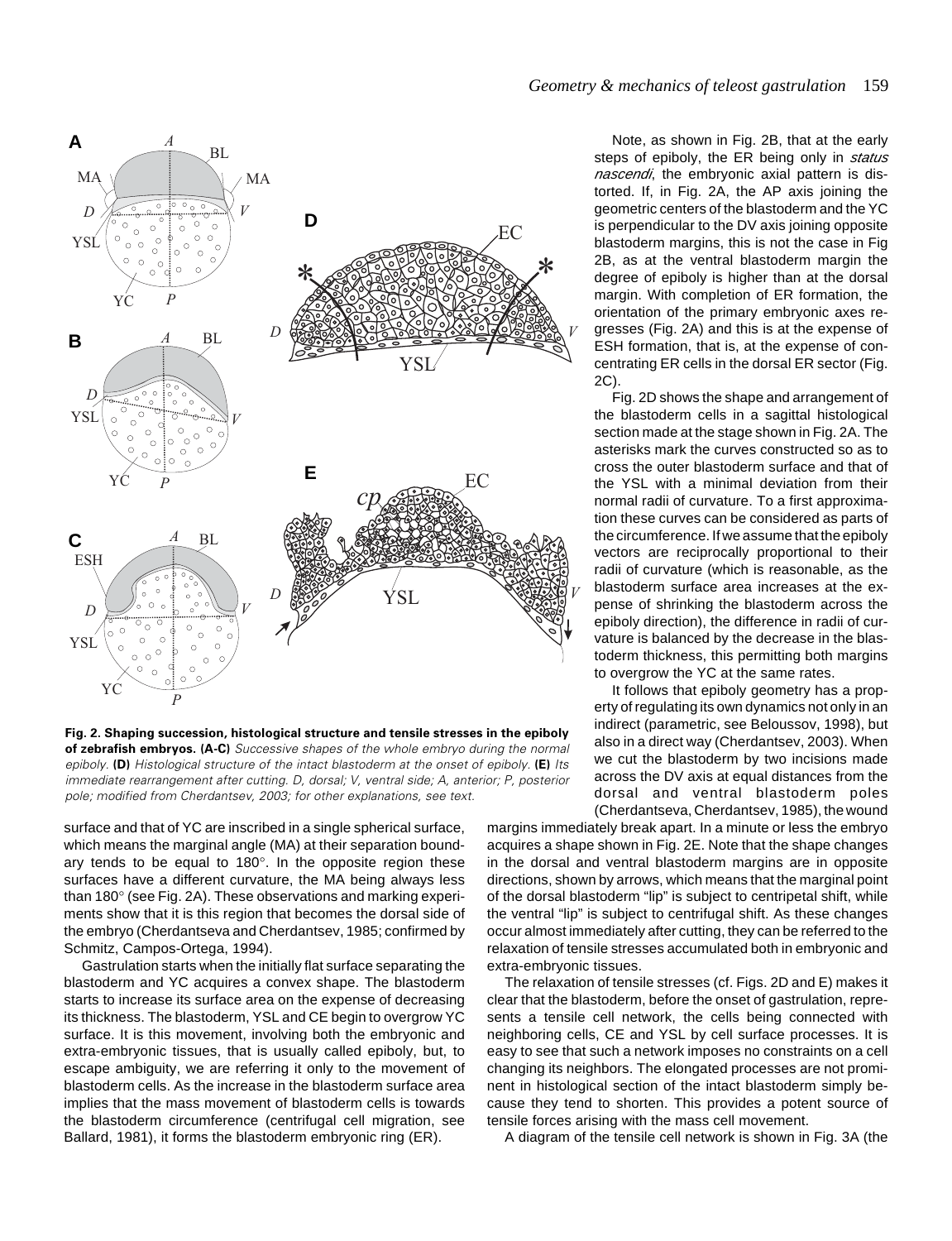





pattern of tensile forces; for their designation and explanation see text. **(C)** The illustration, via the optic section of a living embryo, of the immediate response of the loach embryo to cutting (for explanation, see text). Arrows, the directions of a shift in the positions of the blastoderm margins; D, dorsal; V, ventral side.

**Fig. 4 (Right). Quantitative dynamics of morphological characters in the epiboly of loach embryos. (A)** Scheme of measurements. **(B-E)** The dependences of measured morphological characters (ordinates) on the relative degree of epiboly (abscissa). Shown above the rectangles are the coefficients of correlation between the ordinates and abscissa in the outlined abscissa intervals.

dorsal side is on the left). For simplicity it shows only a few blastoderm cells, each being connected by processes both with neighboring cells and CE and YSL surfaces. Contraction of the cell processes, shown in Fig. 3A by arrows, stretches both the CE and YSL surfaces (arrowheads). Then (Fig. 3B), at the intersection point between these surfaces and the blastoderm-YC boundary, the CE and YC surfaces are under stretch (the forces  $f_{\tau_1}$  and  $f_{72}$  in Fig. 3B/arising as a result of tensile reaction to the active contraction of the blastoderm network (to the force  $f_C$  in Fig. 3B). As follows from the experiment shown in Figs. 2E, F and other cutting experiments (see Cherdantseva, Cherdantsev, 1985), the dorsal blastoderm "lip" exceeds the ventral "lip" in contractile activity. This activity is greater than one could have drawn from a difference in the MA values shown in Fig. 2A. Then, to get a mechanical equilibrium between the dorsal and ventral sides, one needs, as shown in Fig. 3B, to take into account the intrinsic pressure (the force  $f_P$ ; see red arrows in Fig. 3A) which is exerted by cells migrating towards the blastoderm circumference and adds to the blastoderm margin stretching preponderantly on the dorsal side. This addition compensates for the preponderance of the force  $f_C$  (the force  $f_R$  shown in Fig. 3B, is a counterbalance of vector sum of  $f_C$  and  $f_p$ ).

It follows that DV polarity in zebrafish embryos is a matter of equilibrium between the pressure which Bollard's centrifugal cell migration (Bollard, 1981) exerts on the blastoderm circumference and the blastoderm cell network contractile activity, to which is presumably added that of the YSL – a multinuclear cell possessing its own network of contractile filaments (Trinkaus, 1993).

The distinctive features of the morphodynamics model can be summarized as follows. First, polarization depends not on material gradients, but rather on the mass movement-shaping of embryonic regions. Second, axial organization is subject to a mechanical equilibrium principle allowing for the orthogonal orientation of movement-shaping vectors at the scale of the whole embryo. Third, the same polarization mechanism can be reiterated on smaller and smaller scales, such as in the formation of the ESH, which we now consider.

# **Epiboly morphodynamics and embryonic shield formation in loach embryos**

## *The quantitative morphology of epiboly*

In loach (*Missgurnus fossilis L.*) embryos DV polarity is distinguishable prior to the onset of gastrulation on the basis of the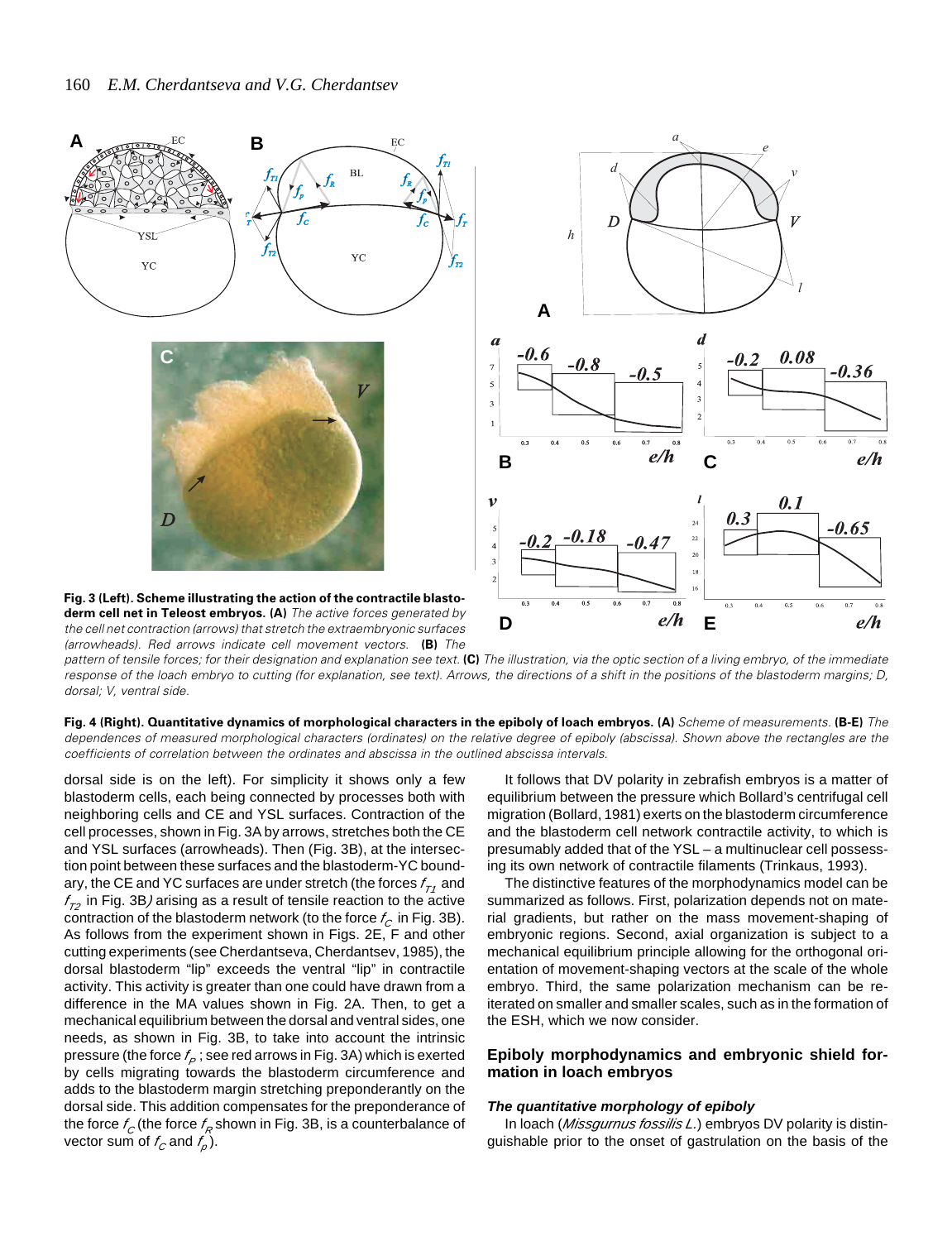same geometric differences found in zebrafish (Nekliudova et. al., 2000; Cherdantsev, Tsvetkova 2005). The immediate response to transversal cuts made at similar distances from the dorsal and ventral blastoderm margins is fairly similar to zebrafish (Fig. 3C, cf. Fig. 2E), suggesting the same pattern of operating forces, shown in Fig. 3B.

The quantitative data on the course of epiboly were obtained on the egg clutches fertilized in the lab after hormonal stimulation of females and males. Eggs were reared at room temperature (19°C). The quantitative morphological characters that roughly approximate the normal morphodynamics of epiboly, are shown in Fig. 4A. These were measured *in vivo* in each individual embryo at equal time intervals (35 min) using optic sagittal sections of living embryos. Each embryo was measured from the beginning of epiboly, when the blastoderm covers one third of the egg surface and up to ESH segregation, when the blastoderm covers two thirds (or a little more) of the egg surface. The variability of individual developmental paths, which itself merits consideration, is reporting elsewhere (Cherdantsev and Tsvetkova, 2005). Here we consider only an averaged sample of embryos (two hundred embryos from 15 egg clutches). Since the rate of development varies between individual embryos, we take the relative degree of epiboly, that is, the distance between the geometric blastoderm centre and blastoderm circumference (*e*) divided on the egg height (*h*) (see Fig. 4A), as the developmental time. The values of conventionally dependent characters (ordinates) are expressed in units equal to 0.05 mm.

Figs. 4B-E show how the morphological characters depend on the relative degree of epiboly. Each curve, shown in these figures, is calculated by the method of least squares and is supplemented by the correlation coefficients (*r*) between the abscissa (*e/h*, the relative degree of epiboly) and ordinates (*a*, *d*, *v* and *l*) calculated at intervals shown in the graphics.

The thickness of the blastoderm region (*a* in Fig. 4B) decreases, the maximum slope being 0.4-0.6, in *e/h* proportion. This reflects the decreasing number of blastoderm cell layers and increasing blastoderm surface area, which is known as one of the driving forces both of epiboly and centrifugal cell migration (Ballard, 1981; Kimmel et. al., 1990).

As for the thicknesses of dorsal and ventral blastoderm margins (*d* in Fig. 4C and *v* in Fig. 4D), they decrease only at the beginning and end of epiboly, that is, before and after 0.4-0.6 e/ h proportion interval. Inside this interval the average thickness does not change and so is the thickness difference between the dorsal and ventral blastoderm margins, the dorsal margin thickness remaining always at a higher level (*p* < 0.001). Thus, when the blastoderm circumference passes through the equatorial region, it is the constancy of thickness difference between the opposite blastoderm margins that allows for maintenance of the orthogonal orientation of the main body axes.

Epiboly is usually portrayed in such a way that the blastoderm seems to spread over the spherical YC surface. If this were the case, the blastoderm would behaved like a drop of a liquid flowing over a solid spherical surface. Then, one could expect a parabolic dependence of the diameter (*l*) of the blastoderm circumference on the relative degree of epiboly (*e/h*). However, the empirical dependence, shown in Fig. 4E, is not parabolic one, as in the interval 0.4-0.6 of the e/h proportion, the slope is close to zero.

It follows that, when the blastoderm approximates the egg

equator, its circumference becomes subject to active shaping. At each new step of epiboly the blastoderm circumference tends to reduce the egg's latitudinal diameter so as to equalize it to that at the previous step of epiboly.

# *Movement-shaping and dorsoventral asymmetry of the blastoderm circumference when passing the equatorial region*

It follows from the quantitative morphological data that passing through the egg equatorial region (the interval 0.4-0.6 of the relative degree of epiboly) is of crucial importance for further developmental. The point is that, when entering this region, the epiboly movement becomes movement-shaping, while keeping the thickness difference between the dorsal and ventral blastoderm margins constant.

The morphological sign that epiboly is entering the equatorial region is ER formation. Figs. 5A-C show the succession of ER formation via optical sagittal sections of living embryos. Drawn on the left are the normal radii of curvature of the outer blastoderm surface; drawn on the right are the angles between the adjacent embryonic and extra-embryonic surfaces at their intersection points, that is, at the blastoderm margins.

At the onset of ER formation (Fig. 5A) the outer blastoderm surface is perfectly inscribed in a circle having its centre just inside the whole embryo, as it follows from the geometric construction



**Fig. 5. The succession of epiboly in loach via optical sections of living embryos. (A)** Onset of epiboly. **(B)** Bulging phase. **(C)** Flattening phase. The dorsal side is on the left; shown on the left column are the radii of curvature of the outer blastoderm surface.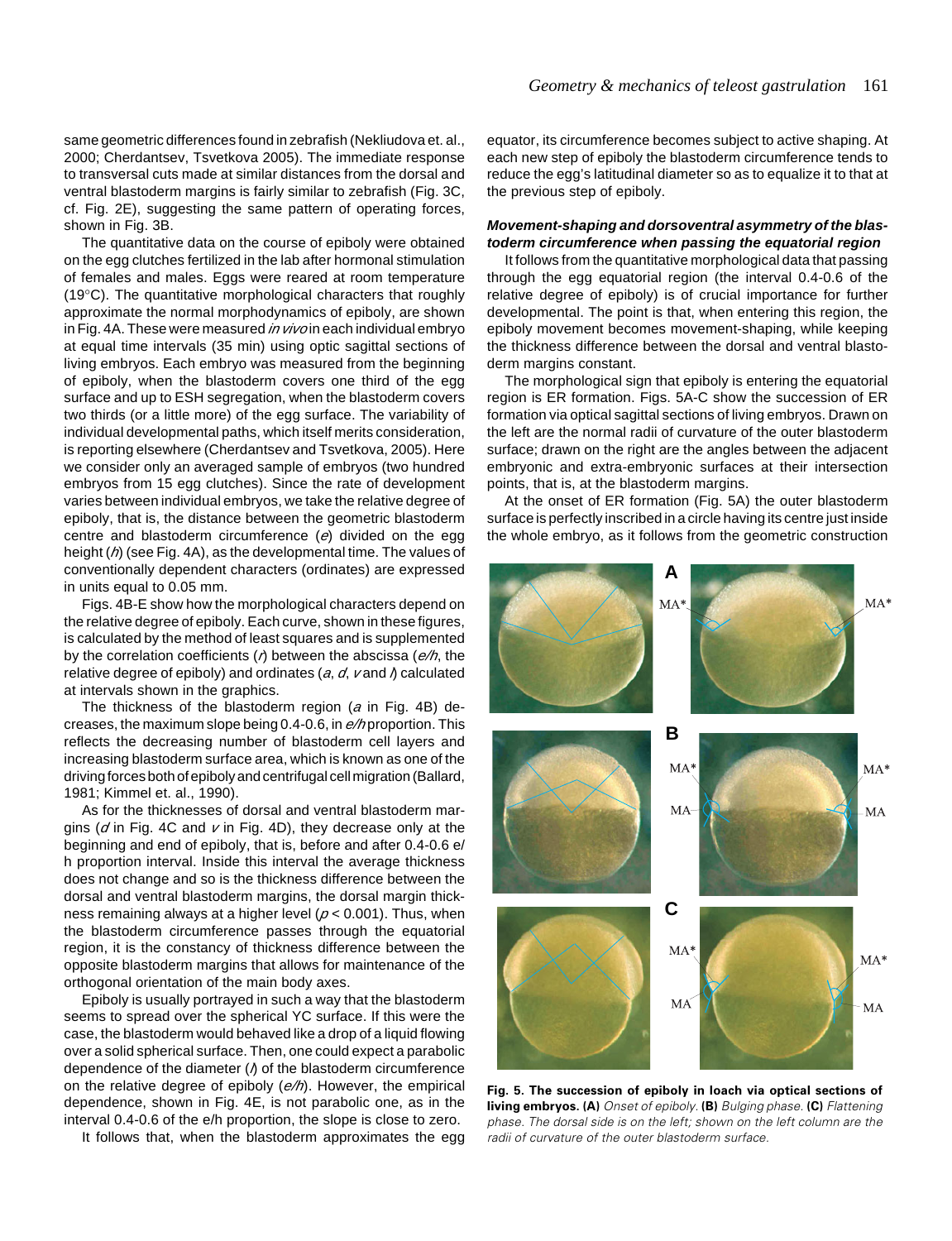shown on the left of Fig. 5A. Use of the MA, the angle between the outer blastoderm surface and the YC, which before the onset of epiboly characterized DV asymmetry, becomes inappropriate, if only because it is equal to 180° throughout the blastoderm circumference, as shown in Fig. 5A on the right. Instead, DV asymmetry is expressed in the shape of the inner blastoderm surface. The angle MA\* between the inner and outer blastoderm surfaces, shown in Fig. 5A on the right, is greater at the dorsal side of the embryo. While MA and MA\* are different and geometrically independent morphological characters, their contribution in maintaining DV asymmetry is obviously the same, both indicating that the active surface tension at the separation boundary between the blastoderm and the YC is greater on the dorsal side. When this initially flat separation boundary turns into a convex boundary at the onset of epiboly, its active surface tension decreases, while the difference in MA\* values means that this decrease is delayed at the dorsal side.

With ER formation, the active tension of the blastoderm-YC separation boundary is again increases, but only inside the ER. The blastoderm circumference becomes subject to latitudinal contraction and so the outer embryonic surface is no longer inscribed in a single circle. This follows from the geometric construction shown on the left of Fig. 5B: in the ER region the curvature of the blastoderm outer surface increases as compared



**Fig. 6. Dynamic geometry and mechanics of epiboly in loach embryos. (A-C)** The bulging-flattening transition: O, outer; I, inner blastoderm surfaces; YCS, yolk cell surface; asterisks, the intersection points between the outer and inner blastoderm surfaces; the dorsal side is on the left. **(D)** The movement-shaping of the blastoderm cell net (cp, cell processes); for the designation of tensile forces (shown only at the dorsal side) and other explanations, see text.

to the rest of outer embryonic surface. The "waistline" arising between the blastoderm and the YC (see Fig. 5B) explains why the blastoderm can spread towards the egg equator with no increase in its latitudinal diameter.

After the "waistline" appears both the dorsal and ventral blastoderm poles become the intersection points between the outer blastoderm surface (CE surface), the blastoderm-YC separation boundary (YSL surface) and the outer YC surface, as shown in Fig. 5B on the right. Thus, there are three angles between these surfaces (one is MA, the other is MA\*, the third is that between the YSL and the YC), each having a dynamics of its own in shaping the blastoderm circumference. The reason to take the angle MA\* for further analysis is that it is the only angle whose values at the dorsal and ventral blastoderm poles have been proved to be matters of a statistically significant difference (*p* < 0.001) in the epiboly interval 0.4-0.6 of the *e/h* proportion, the dorsal MA\* being greater than the ventral one (data not shown).

When comparing the dorsal blastoderm margin shapes shown in Figs. 5B and C, it is easy to see that epiboly consists of two movement-shaping phases. In the first phase the blastoderm margin bulges, MA\* increases with little progress in epiboly. In the next phase it flattens, MA\* being subject to little decrease with significant progress in epiboly. The ventral margin shaping proceeds in a similar way with one exception: while its epiboly

> progress is the same as in the dorsal margin (otherwise the AP and DV axes could not have preserved orthogonal orientation), MA\* is always less than at the dorsal margin, as is the margin thickness.

# *The movement-shaping algorithm and embryonic shield formation*

By definition (Cherdantsev, 2003), movement-shaping has the property that the shape of a moving area contains the algorithm of its movement, which means that the geometry of a region constructs its own movement vectors.

The alternation of bulging and flattening phases described in the previous section follows the algorithm shown in Fig. 6 (dorsal side is on the left). Cell flows, such as that of Ballard's centrifugal migration (see Ballard, 1966), adjust their directions to the shape of the ER contour that they mold. Since at the onset of ER formation the outer and inner ER surfaces have different curvatures, the cells flows, shown in Fig. 6A by vectors *V*, are directed not to the intersection point between these surfaces, but deviate from this shortest route towards the outer surface, so as to equalize its curvature with that of the inner one. The outer ER surface acquires a new (bulged) contour, shown in Fig. 6A by the dotted line, so as to adjust orientation of cell flows to the normal radii of curvature of the surface which they shape. What is important in this shaping process is that it creates a new movement component that makes the intersection point move centripetally, which allows for "waistline" formation.

Then, in the state of mechanical equilibrium, the intersection point is a matter of equilibrium between the force  $f<sub>z</sub>$  pulling this point in the centripetal direction, the force  $f_{\text{M}}$  bulging this surface from within and reaction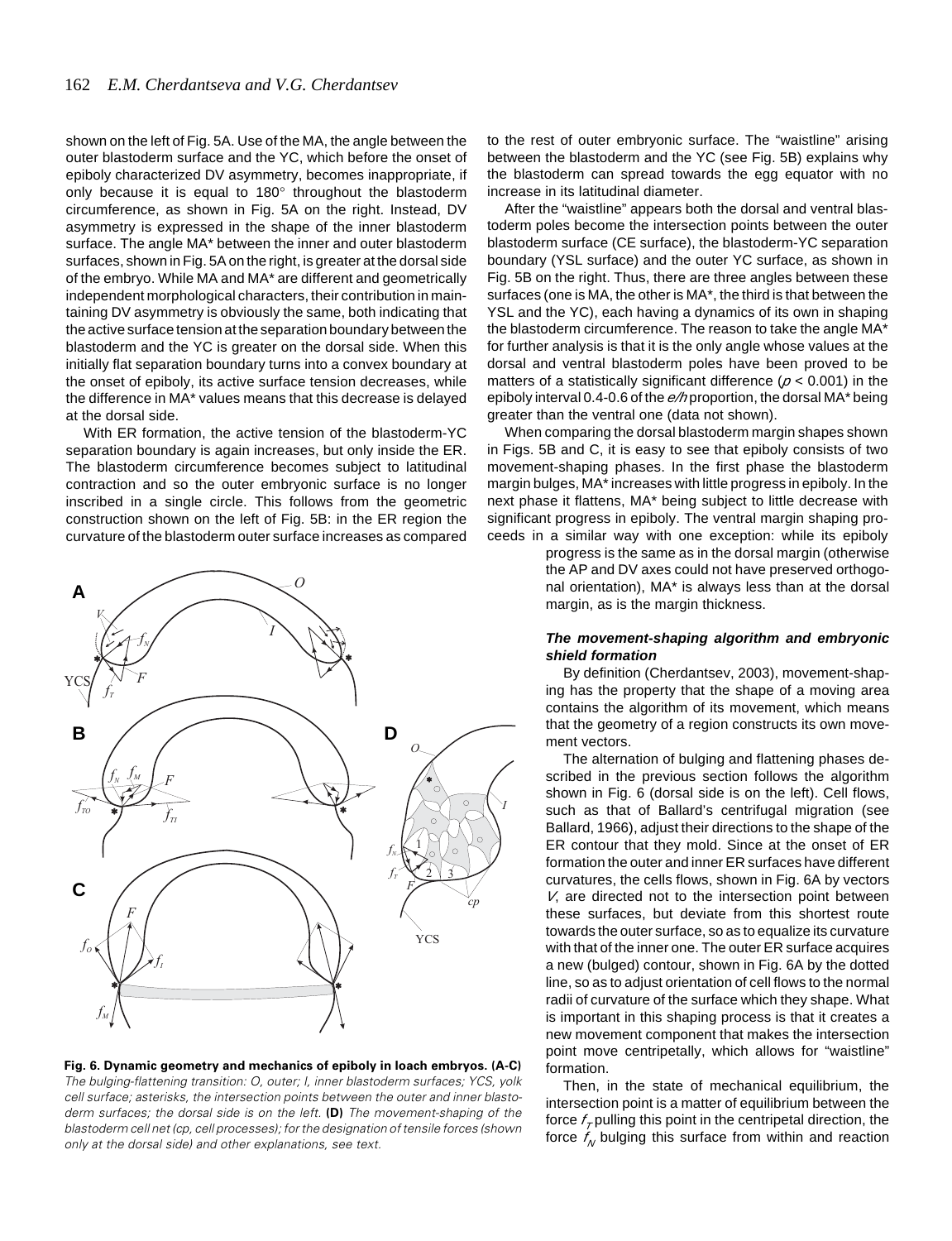force *F* counterbalancing the joint action of these forces (see Fig. 6A). The bulging ceases and so does the centripetal movement of the blastoderm margin, as, in the neighborhood of the intersection point, the outer surface attains a curvature approximating that of the inner surface.

At the end of the bulging phase these surfaces are at the symmetrization threshold, as shown in Fig. 6B. The bulging force  $f_N$  decreases and is replaced by force  $f_M$  which pulls the blastoderm margin along the YC surface (YCS). Both of these forces are counterbalanced by force  $F$  whose components,  $f_{TQ}$  and  $f_{TQ}$  are that of the tensile stretch of the outer and inner surfaces, respectively. The bulging-flattening transition occurs when  $f_{\scriptscriptstyle M}$  is equal to zero and the driving forces of epiboly are at equilibrium, as shown in Fig. 6C. In the flattening phase, the movement of the intersection point is along the YCS (see force  $f_M$ ) being counterbalanced by stretching the outer and inner ER surfaces.

After the blastoderm circumference has passed by the equatorial region, movement-shaping is over, as epiboly is no longer shaping the surface which it moves along. The movement-shaping mechanism is presumably replaced by turning the blastoderm and/or the YSL periphery into a contractile ring (Betchaku and Trinkaus, 1978), shown in Fig. 6C as a grey band.

A more detailed explication of movement-shaping mechanics is given in Fig. 6D. The blastoderm is again portrayed (cf. Fig. 3A) as a contractile cell network. The movement-shaping model rests on the assumption that, as shown in Fig. 6D, the spatial series of cells 1, 2 and 3 with more and more processes (*cp*), corresponds to the succession of shortening the processes of a single cell moving along the outer surface (CE surface) towards the intersection point with the inner surface (YSL). Then, in a mechanical equilibrium state, the shortening (contraction) of cell 2 processes (force  $\vec{F}$ ) pulls cell 1 along the outer surface (force  $f_{\vec{F}}$ ) by increasing this surface's curvature (force  $f_{\text{M}}$ ) and, consequently, shortening the distance which cell 1 has to pass so as to reach the blastoderm margin. Then, when a new cell, for example, that marked in Fig. 6D by the asterisk, is included into the ER, there originates a positive feedback between its translocation towards the intersection point and shaping of the ER surface which this cell moves along. The greater is the outer ER surface curvature, the easier is for new cells entering the ER to overtake cells that have been included into the ER just before. The cells become crowded inside the ER, with a good likelihood that cells situated at the very blastoderm edge are pushed into to the deeper blastoderm layers. This fits in well with data obtained from direct observations on individual cell movement tracks (Kimmel et. al., 1990).

#### *Embryonic shield formation*

As follows from the morphological pattern dynamics shown in Figs.6A-C, the movement-shaping of dorsal and ventral blastoderm margins differs only in the scale permitting them to preserve the thickness difference they acquired before the onset of epiboly. However, the initial DV asymmetry becomes subject to the complication of being expressed in ESH formation, which is also subject to a simple geometric algorithm.

The outline of the ESH contour becomes apparent immediately after ER formation, as shown in Fig. 7. Its shape is that of a tongue whose wide edge is at the dorsal blastoderm margin (Fig. 7A, B). Then the ESH stretches along and shrinks across the movement axis. Its lateral boundaries become aligned parallel to one another



**Fig. 7. Movement-shaping of the embryonic shield (ESH). (A-C)** Successive shapes of the ESH and embryonic ring (ER) in the loach embryo. **(D -F)** The movement-shaping algorithm of ESH formation. Solid lines and arrows in (D, E) represent the current. Dotted lines and arrows, the future ESH contours and directions of cell flows; contours I-III in (F), the spatial series of shaping of the contour I (arrowheads); arrows, the cell flows.

(Fig. 7C), this alignment corresponding to the end of the interval 0.4-0.6 of the *e/h* proportion. The succession of ESH shapes is fairly similar to that of the shaping of the dorsal archenteron roof during amphibian gastrulation (Cherdantsev, 2003).

Note that the description of ESH shaping is geometric, with no mention of the embryonic axes. The connection with their orientation consists only in that ESH is initiated in the dorsal ER sector and its shaping is in the direction of epiboly. The description of its morphogenesis in geometric terms is not simple, insofar as the actual ESH contour may be used to derive its future contour with the help of a geometric construction shown in Figs. 7D, E. To get a future contour from the current one, it is sufficient to construct lines that converge to the ESH initiation centre, their orientation being normal to the ESH contour and assume that these lines are those of mass cell movement tracks. The algorithm consists of two steps. At the first step we construct a new series of lines (the dotted lines in Figs. 7D, E), so as to enhance their convergence. At the next step we describe a new ESH contour (shown by dotted lines in Figs. 7D, E), so as to normalize its orientation with respect to the new configuration of cell movement tracks. We get almost a perfect correspondence between the series of contours being provided by this morphodynamics algorithm and the real succession of ESH contours. The algorithm works only because, as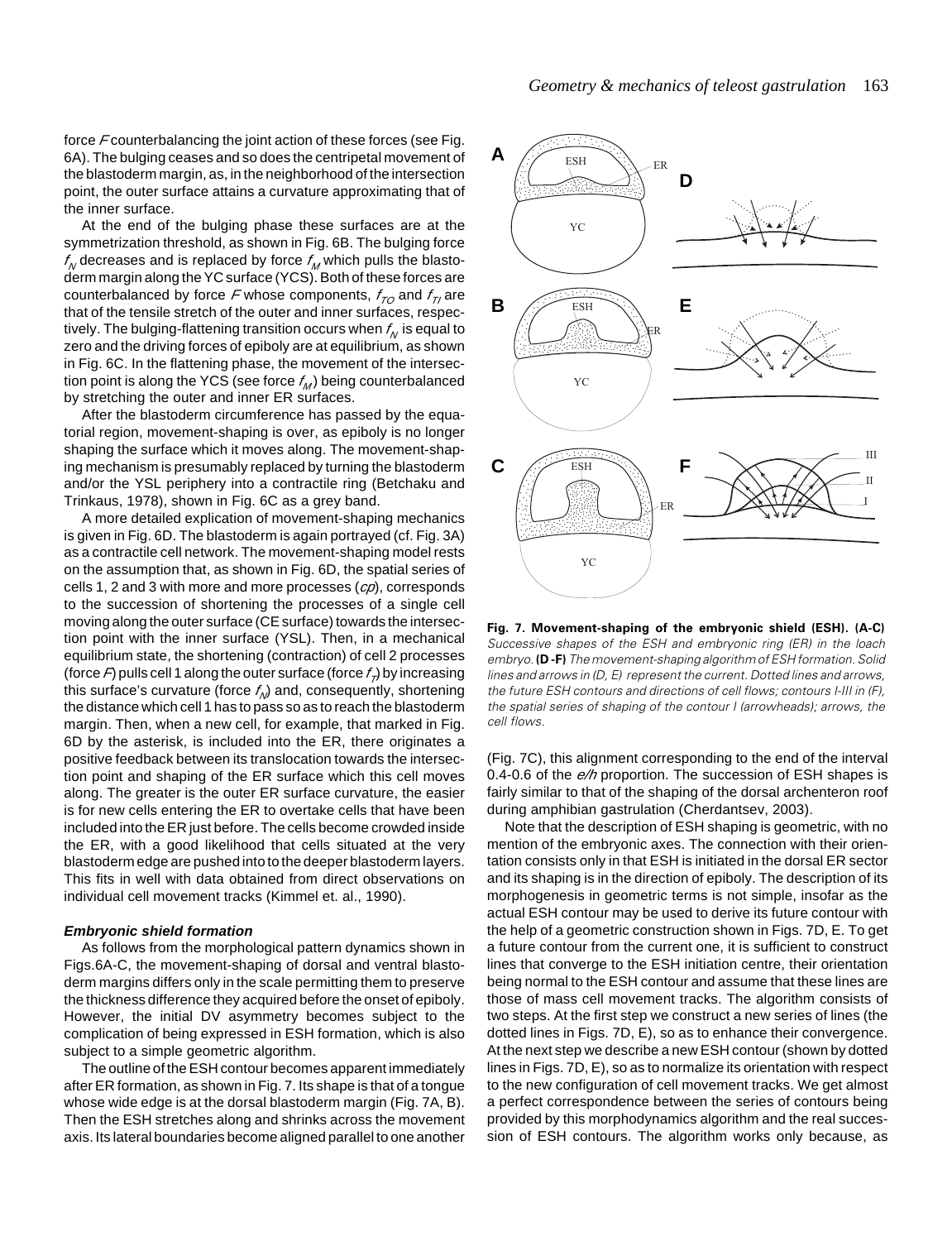

#### **Fig. 8 (Left). Cutting experiments showing the dorsal convergence of tensile stresses. (A,B)** Schematic drawings of the immediate re-

sponse to dorsal (A) and ventral (B) incisions. **(C,D)** The living embryos after dorsal and ventral incisions. **(E)** The quantitative dynamics of wound (h/ l) and blastoderm (H/L) circumference shaping at the dorsal (D) and ventral (V) blastoderm margins.

**Fig. 9 (Right). Wound healing convergence after dorsal incisions. (A-C)** On the left are the dorsal side views of living embryos. The asterisks show interceptions between the wound seams and blastoderm circumference. On the right are the schemes of the cell flows; the arrowheads show the wound healing, the arrows show the blastoderm circumference movement.

shown in Fig. 7F, the spatial series of contours I-III corresponds to the time succession of the shaping of the same contour.

#### *Dorsoventral pattern of tensile stresses accompanying and guiding the mass cell movement*

In this section we report the results of cutting experiments which permit us, first, to understand how the mechanics keeps the AP and DV axes in orthogonal orientation and, second, to visualize the convergence of cell flows.

In the first series of experiments we cut the blastoderm across the DV axis at the dorsal, or at the ventral blastoderm side. The dorsal and ventral incisions were made at equal distances from the dorsal and ventral blastoderm edges, as shown in Fig. 8A (dorsal incision) and B (ventral incision). We made them so as to dissect all the blastoderm layers and to denude the YSL surface. At one minute after the incision was made the live embryo was measured in a manner shown in Fig. 8A, B and then left for further observations and measurements.

Fig. 8C and D show typical images of embryos immediately after the dorsal (C) and ventral (D) incisions. Note that the proportion of the longitudinal-to-latitudinal wound area lengths is greater on the dorsal blastoderm side and so is the change in the blastoderm circumference radius of curvature in the incision sector.

This is confirmed by quantitative data summarized in Fig. 8E, the dorsal side on the left and the ventral side on the right. To decrease the distortion arising from projecting the three-dimensional blastoderm onto the optic plane, we tried to keep the embryos under measurement in a standard orientation: the geometric blastoderm centre upwards. The ordinates in Fig. 8E represents the longitudinal-to-latitudinal ratio of the wound area arising as a result of breaking up the incision margins (*h/l*) and, as a measure the blastoderm circumference curvature, the heightto-length ratio of the circumference arc in the incision sector (*H/* L, the scheme of measuring see in Figs. 8A, B). For  $h$ /the initial points are the immediate blastoderm reactions being recorded after one minute; the following points portray wound healing dynamics. For *H/L* the initial points are the height-to-length ratio of the blastoderm circumference in the incision sectors just before cutting; the subsequent points indicating how the local increase in the curvature of the blastoderm circumference changes after the incision was made. The immediate increase in the local curvature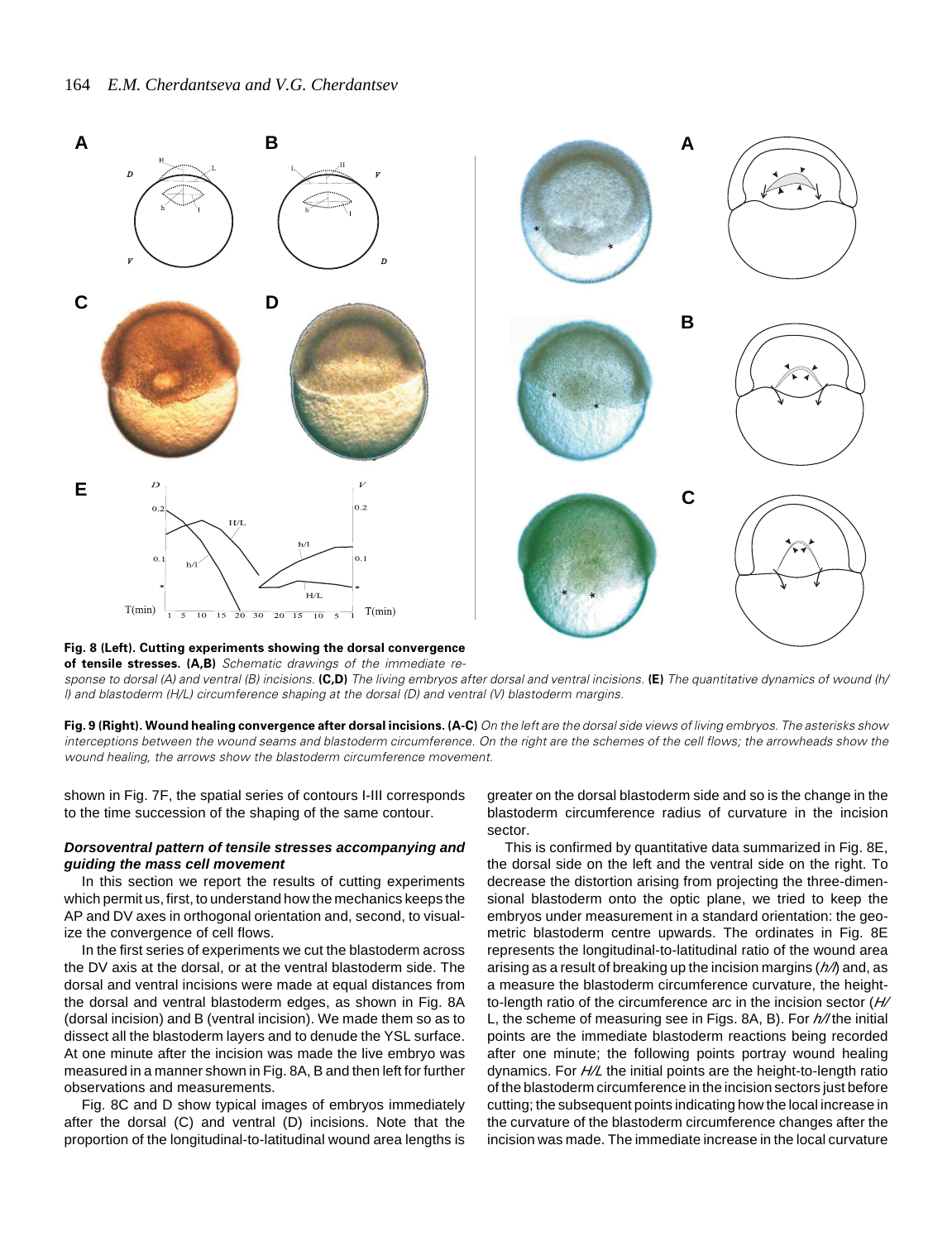is statistically significant only on the dorsal side ( $p < 0.001$ ).

It follows from these graphics that the proportion of longitudinal tensile stress is higher at the dorsal blastoderm margin (*p* < 0.001) and so are the wound-healing rates higher, which indicate the level of blastoderm net contractile activity. Taking into account the fact that the blastoderm circumference is close to that of a circle, we can explain this difference in tensile patterns only provided that both the tensile stress lines and cell flows converge to the dorsal sector of ER. If longitudinal and latitudinal stresses had orthogonal orientation, it would have been unexpected for the latitudinal cut to cause latitudinal shrinkage of the dorsal blastoderm margin in the incision sector. It is this shrinkage that allows both for local increase in the curvature of the blastoderm circumference at the dorsal side and the relatively high longitudinal-tolatitudinal ratio of the wound area.

# *The wound healing process permits visualization of the convergence of cell flows to the dorsal blastoderm margin occurring in the normal course of epiboly*

Healing the wound both after the dorsal and ventral incisions leaves a prominent seam at the incision line which is visible in living embryos for at least a few hours after the operation. The succession of shapes of both the seam and the area which it outlines in the dorsal blastoderm sector is shown in Figs. 9: the dorsal views of living embryos are shown on the left while shown on the right are the schematic images of shaping of the blastoderm area in the incision sector. As the wound healing has not yet completed and epiboly is delayed, the seam bends in the blastoderm plane, its lateral points converging towards the centre of an area between the seam and blastoderm circumference. Moreover, the ER splits along the lines running from the lateral points of the seam to the blastoderm circumference just along the circumference radii. This completely outlines the lateral boundaries of the area under consideration whose intersection points with the blastoderm circumference converge to the sagittal plane (see Figs. 9). Shaping of this area, shown in Fig. 7D-F, perfectly corresponds to the ESH formation algorithm considered in the previous section. As a matter of fact, the dorsal sector shaping is subject to mass cell flows, the point of their convergence (intersection) initiating the ESH.

The wound area in the ventral incision sector is outlined in a similar way (data not shown), with the exception that its lateral boundaries diverge from the sagittal plane unless the wound healing is not completed. Then, only with the progress of epiboly, they move towards the sagittal plane, this being connected with decreasing the blastoderm circumference (with "waistline" formation). This differs from dorsal convergence in that the orientation of cell flows never deviates from the blastoderm longitudes at a given latitudinal diameter of the blastoderm circumference.

# *Ventral cutting causes a reversion of the dorsoventral axis, with embryonic shield formation in the initially ventral embryonic ring sector*

We have shown that the removal of ventral blastoderm fragments in zebrafish embryos diverts the DV axis, a new ESH developing at the wound, that is, at the initially ventral blastoderm pole (Cherdantseva and Cherdantsev, 1985). In zebrafish this occurs if and only if, the operation is made before the onset of epiboly, at a stage shown in Fig 3. The reason for re-determination

is simply that the healing wound creates a new centre of convergence both of tensile stresses and mass cell flows.

When we observed and measured the loach embryos after the ventral incisions made during ER formation, we found that sometimes the incision region manifests the behavior which one could have expected at the dorsal side. This occurred when the blastoderm circumference approximated the egg equator and lateral boundaries of incision area converged to the sagittal plane with no change in the blastoderm latitudinal diameter. Observation revealed that initial ESH vanished, as the ESH developed in the cut region.

Then, to make this reversion a reproducible event, we modified the cutting as shown in Fig. 10A (V-cuttings). The transversal ventral incision was supplemented by two lateral incisions running from the transversal incision lateral margins to the blastoderm circumference along the lines that deviated from the blastoderm longitudes so as to converge at the blastoderm margin. Wound healing orients cell flows (see Fig. 10B) so as to provide an opportunity of the new convergence centre originating in the ventral ER sector. In the control series the same operation was made in ESH region (D-cuttings).



**Fig. 10. Reversion of the DV axis by the ventral cutting. (A)** Operation scheme; the dotted lines represent incisions; the shading represents the blastoderm in the cut region. **(B)** Scheme of the rearrangement of cell flows (arrows); D(V), dorsalization of the initially ventral side; V(D), ventralization of the initially dorsal side of the embryo. **(C-F)** Successive steps of the formation of the new embryonic shield (ESH) in the living embryo. Asterisks, the initial ESH; arrows, the initially ventral side.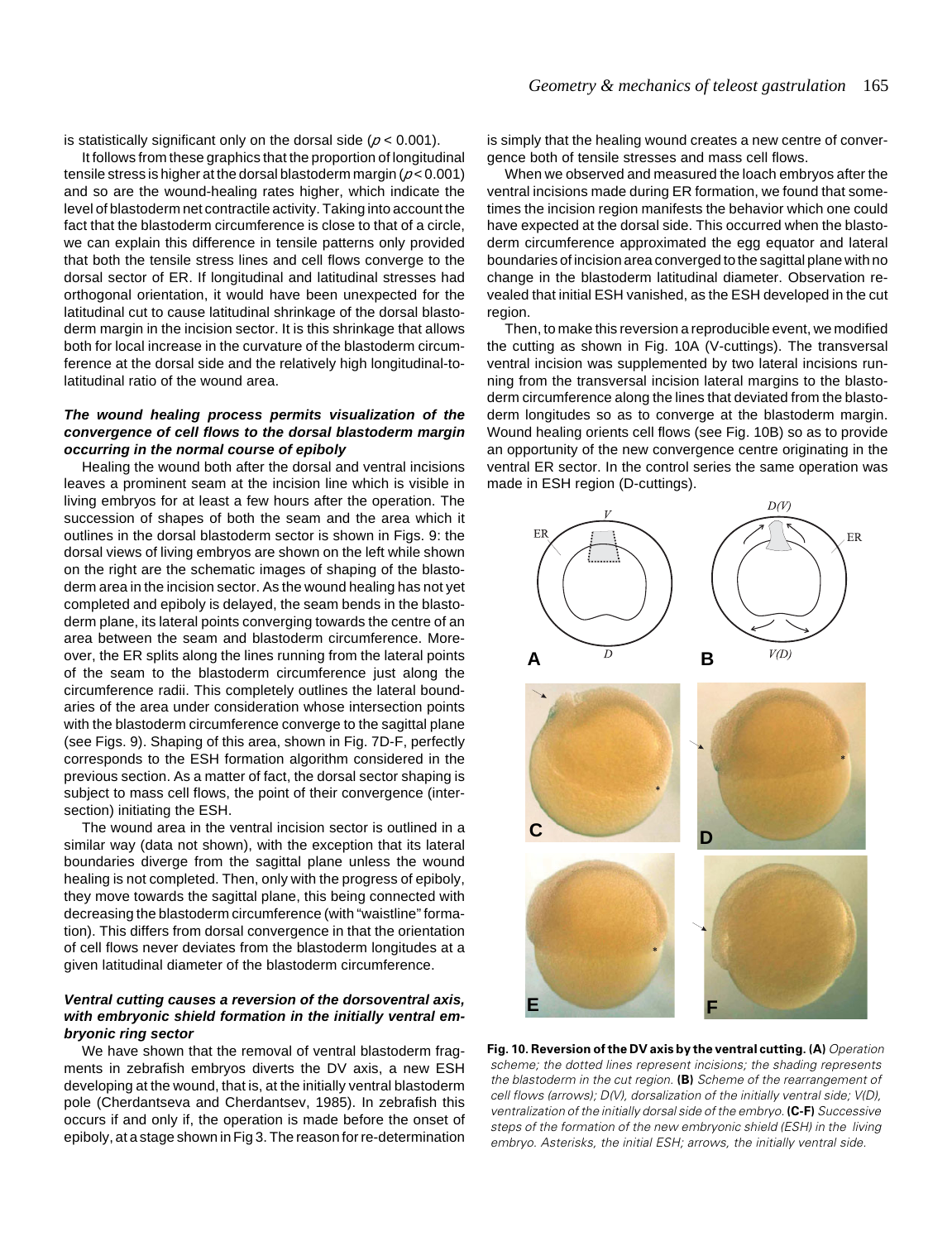

**Fig. 11. Scheme of the formation of the DV axis in Teleost embryos. (A)** The pattern of the tensile stresses and mass cell movements; black arrows, the centrifugal cell flows; light arrows, the convergence of the cell flows outlining the boundaries of the ESH (dotted contour). **(B)** Shaping of the embryo to counterbalance the preponderance of the latitudinal stresses at the dorsal side. the ESH is portrayed as a shaded cylinder. long, longitudinal; lat, latitudinal stresses. For other explanations, see text.

The results of these experiments are summarized in Table 1. A proportion of the operated embryos had an abnormal axial pattern and so it was impossible to trace the origin (dorsal or ventral) of axial structures without marking techniques. However, it was easy to do this in those cases in which the axial structures developed just as in the normal development, in the initial dorsal half, or at the opposite blastoderm side. As the cut traces (seams) are well-marked in living embryos, development could be followed for 12 hours after the operation without additional marks, provided that we aimed not to detect the precise ESH position, but only to find out if it developed in the initially dorsal or ventral blastoderm half.

The first signs of reversion become visible when the blastoderm circumference is to cross the egg equator (Figs. 10C, D). The operated ER sector becomes subject to thickening that exceeds that of the initial ESH situated at the opposite ER pole. After the blastoderm circumference crosses the equator, the initial ESH vanishes, its remnant being only at the very blastoderm edge, while the new ESH acquires the typical elongated shape of a well-formed ESH (Fig. 10D, E). If there were no trace of the wound, one could not have guessed that this ESH develops opposite to its normal location (Fig. 10F).

Thus the induction, by means of simple cutting, of a new centre of convergence of tensile stresses which, in turn, induces the formation of a new centre of convergence of cell flows, is sufficient to reverse the direction of the DV axis even at the ER formation stage. It follows that the origin of DV polarity can be by selforganization of mass cell movements on scale of the blastoderm circumference.

# **Conclusions**

## *The origin and maintenance of primary embryonic axes in the early morphogenesis of Teleost embryos*

It follows from our data that the primary embryonic axes are consequences of mass cell movements, rather than vice versa (see, for example, Driever, 1995). The general principle is that of movement-shaping equivalence, which means that the spatial series of differently shaped areas corresponds to the time successee Cherdantsev, 2003). The AP axis of the embryo is no more nor less than the longitudinal movement vector. It is subject to the principle that the blastoderm circumference is a matter of latitudinal contraction as it travels from one to another latitude of the egg surface. The DV axis, before the onset of epiboly, is a vector of cells pulled to one of the blastoderm halves in order to equilibrate the difference in the surface tensions at opposite blastoderm margins at their separation boundaries with the extra-embryonic structures.

After ER formation the relationship between the AP and DV axes is more complicated. Due to the convergence of mass cell flows, the interactions between the AP and DV movement-shaping vectors in the ER region become those of ESH formation. This interaction is again subject to the movement-shaping equivalence

principle as it is the proportion between longitudinal stretching and latitudinal contraction of a moving area that is subject to change as the region moves over the outer embryonic surface. Meanwhile, one cannot say that at any outer surface point the convergence is simply a composition of longitudinal (AP) and latitudinal (DV) vectors in any coordinate system, if only because shaping the region when it changes its latitudinal-to-longitudinal position implies change in its movement trajectory (see the movement algorithm shown in 7D-F).

It follows that the orthogonal orientation of AP and DV axes requires explanation not in Cartesian, but rather in morphodynamics terms. If convergence of tensile stresses and mass cell movement trajectories had not been shown to be a matter of fact, they could have been deduced, by matching the orthogonal orientation of the AP and DV axes to the shape changes at the opposite blastoderm margins in the course of epiboly. At the dorsal side of the embryo the amplitude of the bulging-flattening cycle is higher than at the ventral one. Meanwhile, both the dorsal and ventral margins move over the egg surface at equal rates (see Figs. 5 and 6). The mechanical equilibrium principle requires that the higher bulgingflattening scales of the shaping of the dorsal blastoderm margin be equilibrated by concentrating tensile stresses (the cell net) at the separation boundary between this margin and YC. This is the origin of the convergence of tensile stresses, shown in Fig. 11A by lines with arrowheads. This figure includes a schematic drawing of the blastoderm cross-section perpendicular to the AP axis across the

#### TABLE 1

#### **THE LONG-TERM RESULTS OF CUTTING EXPERIMENTS**

| Operation | Number of | Results(%) |              |     |
|-----------|-----------|------------|--------------|-----|
|           | embryos   | Reg        | <b>Trans</b> | Abn |
| V-cutting | 18        | 12         | 66           | 22  |
| D-cutting | 24        | 66         | n            | 34  |

Reg-regulation (axial structures develop in the initially dorsal half, Trans - Transdetermination (axia structures develop in the initially ventral half), Abn anormal development of axial structures. The differences between the experimental (V-cutting) and control (D-cutting) series are statistically significant at p  $< 0.01$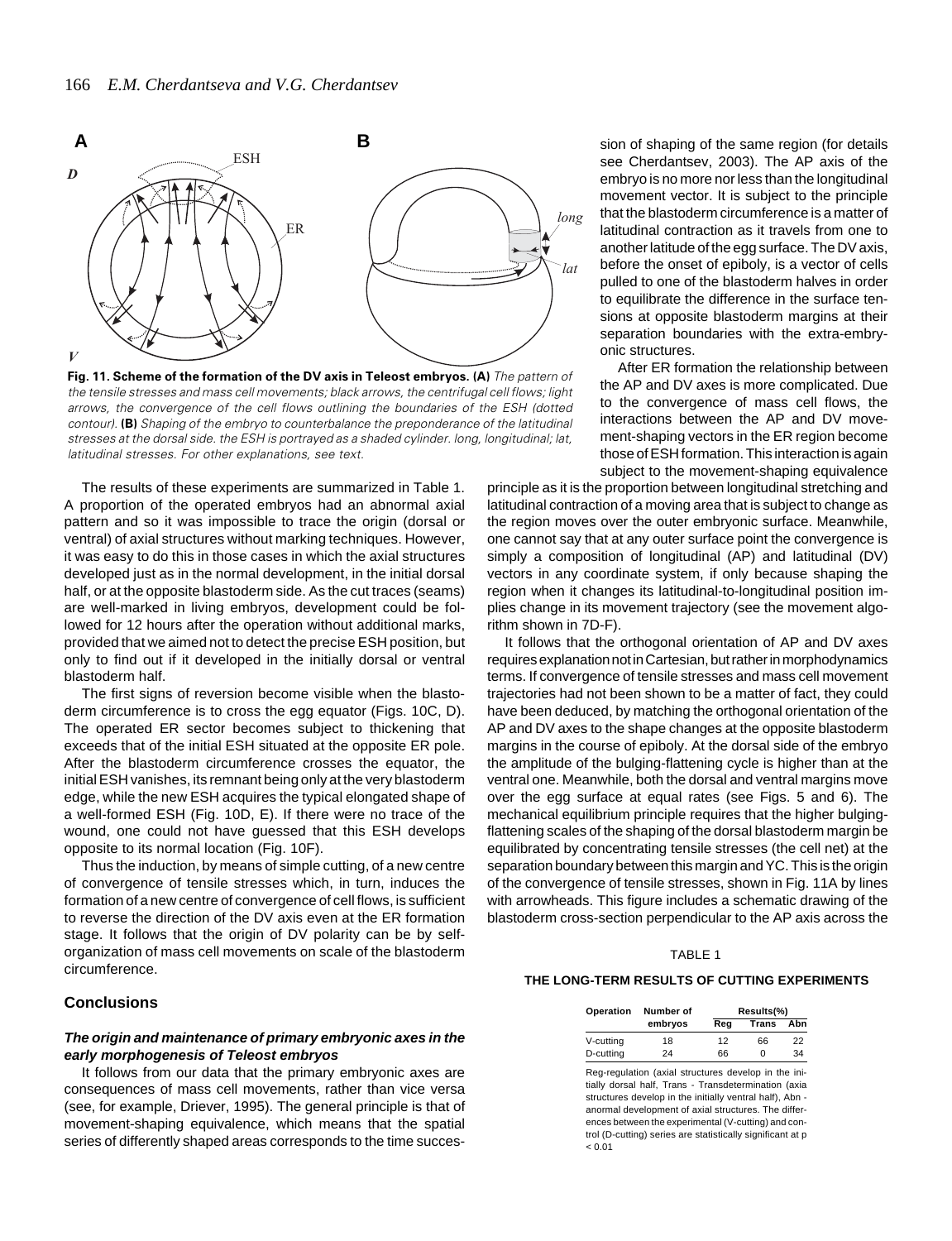blastoderm circumference. Bollard's centrifugal cell flows (which are preponderant on the dorsal side) are shown by black arrows, while the lighter arrows show their convergence triggering ESH formation when the blastoderm circumference approximates the equatorial region.

To explain why this makes the main embryonic axes maintain orthogonal orientation, recall that in the course of epiboly each new latitude which is to be embraced by the blastoderm circumference is subject to decrease so as to equalize its new circumferential diameter with the previous one. It follows that with ER formation ER molds its movement as if were on the cylindrical, rather than spherical surface, as shown in Fig. 11B. The latitudinal-to-longitudinal ratio of tensile stresses in a cylindrical shell is proportional to the shell thickness (Landau and Livshits, 1960). Therefore, as in the dorsal ER sector the blastoderm thickness is greater than in the ventral one, at the dorsal side there is an excess of latitudinal stresses which are equilibrated by the convergence of tensile stresses increasing the proportion of the blastoderm longitudinal stretching. The convergence acts like a geometric rigidity rib which turns into substantial rigidity after ESH formation, shown in Fig. 11B as a shaded cylinder. Thus, from the mechanical point of view, ESH formation is the price for maintaining the orthogonal orientation of the main embryonic axes.

#### *Self-organization and prepattern*

As DV axis formation can be restarted in embryos having ER, provided that inside the ER domain there arises an opportunity of initiating a new centre of converging the mass cell movements tracks, the ESH can originate on the basis of random fluctuations, that is, on the basis of self-organization which ignores the ER prepattern. In fact, the morphodynamics algorithm of ESH formation shown in Figs. 7D-F contains all that is necessary for selforganization.

Imagine that the ER is uniform along its circumference along which, for arbitrary causes, there arises an infinitely small centre of cell movement trajectory convergence. The greater is its degree, the greater is the latitudinal contraction of the blastoderm circumference, this causing cell movement tracks to further converge. Thus, between the geometry and dynamics of an arbitrarily chosen ER sector there arises a positive feedback that enhances a small random fluctuation in only one direction, that of convergence. On the other hand, as any convergence centre recruits neighboring cells into its own movement-shaping, the probability of originating centers in neighboring places decreases, if only because the surrounding areas are depopulated. If this negative feedback has a spatial range of the whole ER, then, as it followed from our experiments on the reversing DV axis, the self-organization scenario guaranties that the ESH will develop as a single copy.

Even the possibility of such a scenario makes it necessary to reject a straightforward causal relationship in the time succession of morphogenetic events. Note that the converging lines of tensile stresses in Fig. 11A are shown normalized with respect to the blastoderm circumference. It follows that this convergence should not be confounded with that arising in the ESH formation process and based on a positive feedback between the deviation of tensile stresses from normal orientation and that of cell movement tracks. The convergence of tensile stresses, which is shown in Fig. 11A, is only a prepattern for ESH formation, whose morphogenetic significance consists in promoting self-enhancement of random

deviations of cell movement tracks from normal orientation in the dorsal sector and preventing them at the opposite side of the blastoderm. The anisotropy of tensile stresses is known to promote intercalation of cells ("tensotaxis", see Beloussov et. al., 2000) triggering ESH formation in the dorsal ER sectors.

It follows that, while in developmental succession a prepattern precedes the formation of morphogenetic patterns, the reverse seems to be true both in the logical and evolutionary sense. In general mathematical terms, a prepattern offers parameters for the mass cell movement equations, only provided that the equations are those of self-organizing morphodynamics patterns (Beloussov, 1998; Cherdantsev, 2003).

One can outline a hypothetical evolutionary succession of steps at which the earlier and later morphogenetic events come into causal relationships that are rather parametric than causal ones. Imagine that in the beginning of morphogenetic evolution there is no prepattern at all, the blastoderm circumference being spatially homogeneous. The egg equator is a natural geometric singularity of mapping the plane into the plane (Whitney, 1955). This provides an opportunity to initiate the convergence both of tensile stresses and cell movement tracks, the attempt to make a "waistline" at the equatorial plane. We assume that this proceeds as in the cutting experiments with DV polarity reversion, with that exception that there is no initial ESH site. It follows that the convergence centers series can arise at random, their competition leaving only one copy for further development. This scenario is not so hypothetical as it could have seemed, because in some egg clutches, particularly in those consisting of small eggs, the formation both of ER and ESH is retarded until the blastoderm circumference crosses the egg equator (our unpublished observations).

Thus, at the first hypothetical step, the place of initiating the ESH has zero inheritance and information value. However, the accumulation of differently directed selection vectors operating on fitness with no functional relation to morphogenesis (see Cherdantsev et. al., 1996) may shift the convergence of tensile stresses to the very onset of epiboly (this may be due to a general increase in the contractile activity of the cell blastoderm network) and so there arises a tensile pattern shown in Figs. 11A. The choice of convergence site can be arbitrary, but, as it is imprinted in the ESH position, it acquires an information value, which is not be confounded with that in positional information theory (cf. Wolpert, 1996) and non-zero inheritance, as in different Teleost species the convergence of the tensile stresses can rest on different inherited characters of the embryo. The next step is the translation of DV polarity to the blastoderm with a flat blastoderm-YC separation boundary, as shown in Fig. 3 and so forth, up to imposing DV polarity on the fertilized egg. Thus, the beginning of development from the egg with DV polarity is in the end of the outlined evolutionary scenario.

#### *Acknowledgements*

*This study was supported by the Russian Fund of Fundamental Research, grant No. 0504-488479.*

#### **References**

ARNOLS W. G. A., van den BIGGELAAR J. A. M., VERDONK N. H. (1983). Spatial aspects of cell interactions involved in the determination of dorsoventral polarity in equally cleaving *Gastrpods* and regulative abilities of their embryos, as